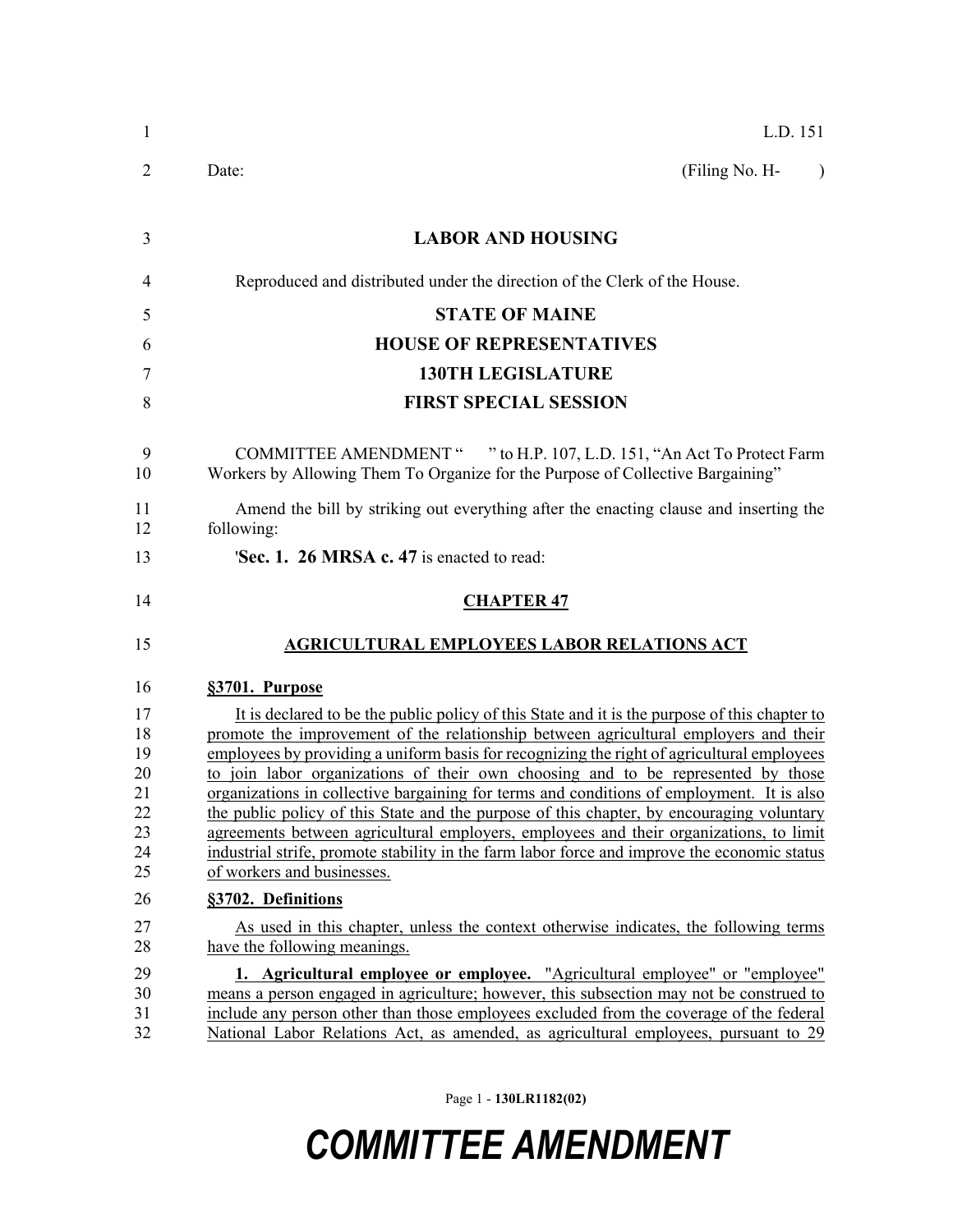United States Code, Section 152(3). "Agricultural employee" or "employee" includes any individual whose work has ceased as a consequence of, or in connection with, any current labor dispute or because of any prohibited labor practice. "Agricultural employee" or "employee" includes supervisors but does not include any higher level managers or those 37 employees whose duties necessarily imply a confidential relationship to the employer. 6 **2. Agricultural employer or employer.** "Agricultural employer" or "employer" 7 means a person or entity that directly or indirectly engages the services or suffers or permits 8 the work of an agricultural employee, and includes any person acting on behalf of an 9 employer directly or indirectly and any person or entity exercising control over the terms 10 and conditions of employment. "Agricultural employer" or "employer" is limited to a 11 person or entity that employs more than 5 agricultural employees. 12 **3. Agriculture.** "Agriculture" means farming in all its branches and includes but is 13 not limited to the cultivation and tillage of the soil; dairying; the production, cultivation, 14 growing and harvesting of any agricultural or horticultural commodities, including 15 commodities defined as agricultural commodities in 12 United States Code, Section 16 1141j(f); the raising of livestock, bees, fur-bearing animals or poultry; and any practices, 17 including any forestry or lumbering operations, performed by a farmer or on a farm 18 incidental to or in conjunction with farming operations, including preparation for market 19 and delivery to storage, to market or to carriers for transportation to market. 20 **4. Bargaining agent.** "Bargaining agent" means a lawful organization or association, 21 or an individual representative of a lawful organization or association, that has as its 22 primary purpose the representation of employees in their employment relations with 23 employers and that has been determined by the employer or the executive director to be the 24 choice of the majority of the bargaining unit as its certified representative. 25 **5. Board.** "Board" means the Maine Labor Relations Board as established in section 26 968, subsection 1. 27 **6. Executive director.** "Executive director" means the Executive Director of the 28 Maine Labor Relations Board as appointed in section 968, subsection 2. 29 **§3703. Rights of agricultural employees; organization, collective bargaining** 30 Agricultural employees have the right to self-organize; to form, join or assist labor 31 organizations; to bargain collectively through representatives of their own choosing; and 32 to engage in other concerted activities for the purposes of collective bargaining or other 33 mutual aid or protection. Agricultural employees also have the right to refrain from such 34 activities. 35 **§3704. Prohibited acts of agricultural employers, agricultural employees and**  36 **agricultural employee organizations** 37 **1. Agricultural employer prohibitions.** Agricultural employers and their 38 representatives and agents are prohibited from: 39 A. Interfering with, restraining or coercing employees in the exercise of the rights 40 guaranteed in section 3703; 41 B. Encouraging or discouraging membership in any employee organization by 42 discrimination in regard to hire or tenure of employment or any term or condition of 43 employment; 1 2 3 4 5

Page 2 - **130LR1182(02)**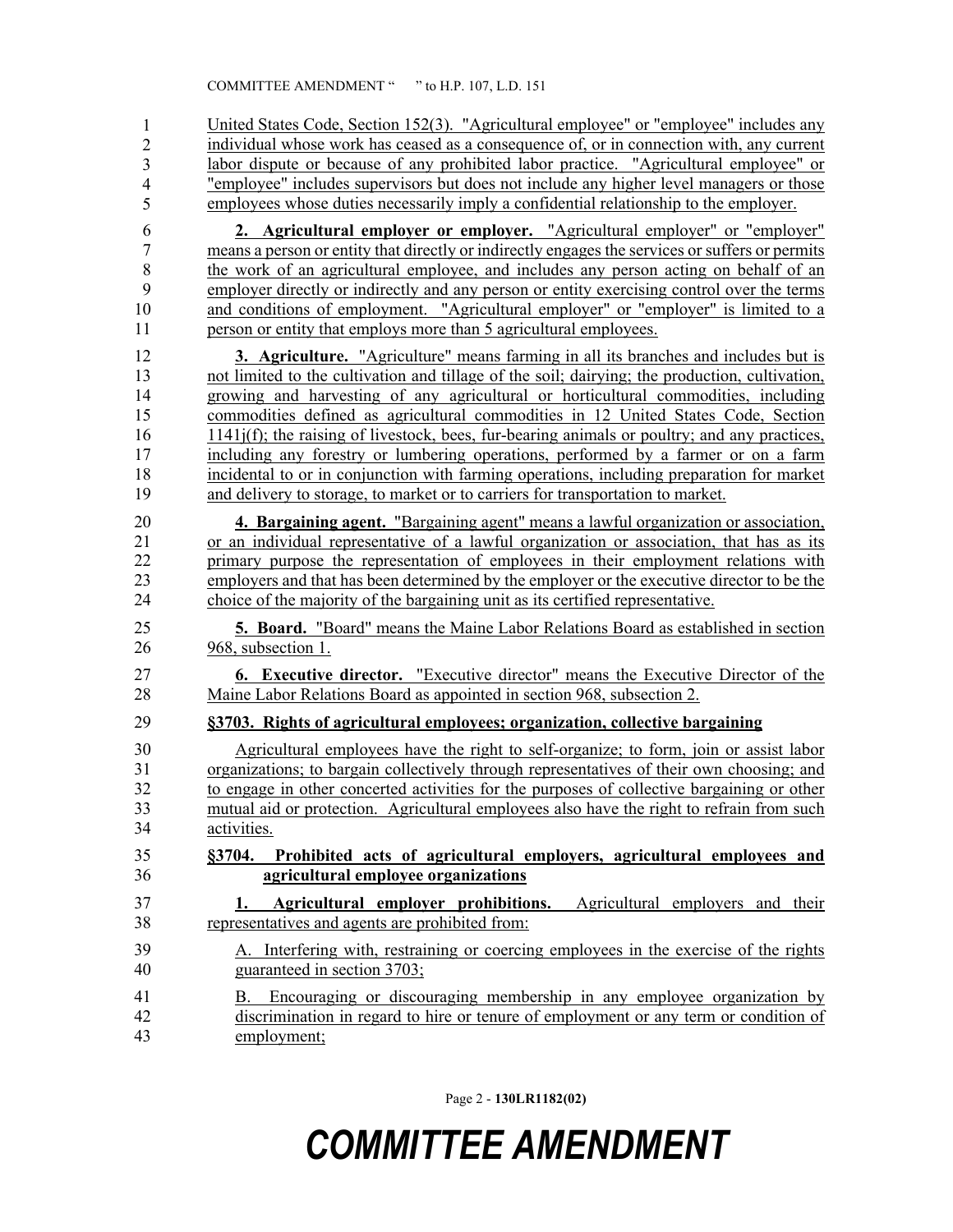| 1              | C. Dominating or interfering with the formation, existence or administration of any          |
|----------------|----------------------------------------------------------------------------------------------|
| 2              | employee organization;                                                                       |
| 3              | D. Discharging or otherwise discriminating against an agricultural employee because          |
| $\overline{4}$ | the employee has signed or filed any affidavit, petition or complaint or given any           |
| 5              | information or testimony under this chapter;                                                 |
| 6              | E. Refusing to bargain collectively with the bargaining agent of its employees as            |
| 7              | required by section 3705;                                                                    |
| 8              | F. Blacklisting of any employee organization or its members for the purpose of               |
| 9              | denying them employment;                                                                     |
| 10             | G. Requiring an employee to join a union, employee association or bargaining agent           |
| 11             | as a member; and                                                                             |
| 12             | H. Terminating or disciplining an employee for not paying union dues or fees of any          |
| 13             | type.                                                                                        |
| 14             | 2. Agricultural employee and agricultural employee organization prohibitions.                |
| 15             | Agricultural employees and agricultural employee organizations and their agents, members     |
| 16             | and bargaining agents are prohibited from:                                                   |
| 17             | A. Interfering with, restraining or coercing employees in the exercise of the rights         |
| 18             | guaranteed in section 3703 or an employer in the selection of the employer's                 |
| 19             | representative for purposes of collective bargaining or the adjustment of grievances;        |
| 20             | B. Refusing to bargain collectively with an employer as required by section 3705; and        |
| 21             | C. Causing or attempting to cause an agricultural employer to pay or deliver, or agree       |
| 22             | to pay or deliver, any money or other thing of value for services not performed or not       |
| 23             | to be performed.                                                                             |
| 24             | 3. Violations. The board shall process violations of this section in the manner              |
| 25             | provided in section 3709.                                                                    |
| 26             | §3705. Obligation to bargain                                                                 |
| 27             | <b>1.</b> Negotiations. It is the obligation of the agricultural employer and the bargaining |
| 28             | agent to bargain collectively. "Collective bargaining" means, for the purposes of this       |
| 29             | chapter, the mutual obligation of the agricultural employer and the bargaining agent:        |
| 30             | A. To meet at reasonable times;                                                              |
| 31             | B. To meet within 10 days after receipt of written notice from the other party               |
| 32             | requesting a meeting for collective bargaining purposes, as long as the parties have not     |
| 33             | otherwise agreed in a prior written contract;                                                |
| 34             | C. To confer and negotiate in good faith with respect to wages, hours and other terms        |
| 35             | and conditions of employment, except that, by the mutual obligation, neither party may       |
| 36             | be compelled to agree to a proposal or be required to make a concession;                     |
| 37             | D. To execute in writing any agreements arrived at, the terms of which are subject to        |
| 38             | negotiation; and                                                                             |
| 39             | E. To participate in good faith in the mediation and arbitration procedures required by      |
| 40             | this section.                                                                                |

Page 3 - **130LR1182(02)**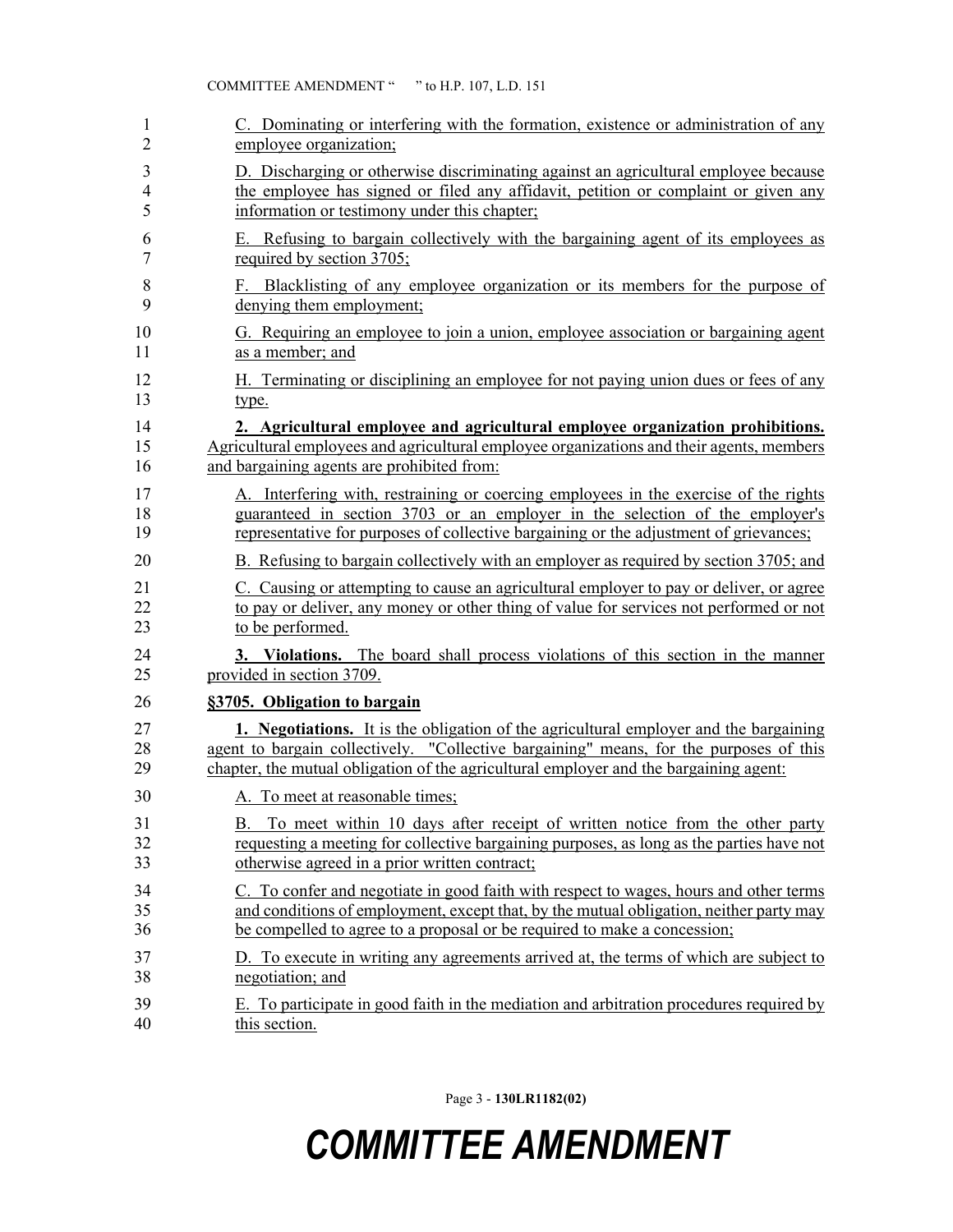1 Upon the filing by any person of a petition not earlier than the 90th day nor later than the 2 60th day preceding the expiration of the 12-month period following initial certification, the board shall determine whether an employer has bargained in good faith with the currently 3 board shall determine whether an employer has bargained in good faith with the currently 4 certified labor organization. If the board finds that the employer has not bargained in good 5 faith, it may extend the certification for up to one additional year, effective immediately 6 upon the expiration of the previous 12-month period following initial certification. 7 **2. Mediation.** This subsection governs the mediation of disputes between agricultural 8 employers and agricultural employees. 9 A. It is the declared policy of the State to provide full and adequate facilities for the 10 settlement of disputes between employers and employees or their representatives and 11 other disputes subject to settlement through mediation. 12 B. Mediation procedures, as provided by section 965, subsection 2, must be followed 13 when either party to a controversy requests mediation services prior to arbitration or 14 upon motion of the board or the executive director. 15 C. The employer, labor organization or employees involved in collective bargaining 16 shall notify the executive director, in writing, at least 30 days prior to the expiration of 17 a contract, or at least 30 days prior to entering into negotiations for a first contract 18 between the employer and the employees, or when a dispute arises between the parties 19 threatening interruption of work. 20 D. Any information disclosed by either party to a dispute to the Panel of Mediators, 21 established pursuant to section 965, subsection 2, paragraph C, or any of its members 22 in the performance of this subsection is privileged. 23 **3. Arbitration.** When the parties are unable to reach an agreement on a contract, 24 within 90 days from and including the date of their first meeting, either party may petition 25 the board to initiate final and binding arbitration regarding all unresolved issues. 26 A. Upon receipt of the petition, the executive director shall issue an order requiring 27 arbitration and requesting the parties to select one or more arbitrators. If the parties 28 have not selected an arbitrator or an arbitration panel within 5 days after the issuance 29 of the order, the board shall order each party to select one arbitrator within 5 days and, 30 if the 2 arbitrators cannot select a 3rd neutral arbitrator within 5 days, the board shall 31 submit a list within 5 days from which the parties may alternately strike names until a 32 single name is left, who the board shall appoint as arbitrator. The arbitration panel 33 shall call a hearing to be held within 10 days after the date of appointment. In reaching 34 a decision under this paragraph, the arbitration panel shall consider the following 35 factors: 36 (1) A comparison between the wages, hours and working conditions of the 37 employees involved in the arbitration proceeding with those of other employees 38 who perform similar services in private employment in other jurisdictions 39 competing in the same labor market and who are covered by a collective bargaining 40 agreement with their employer; 41 (2) The overall compensation presently received by the employees, including 42 direct wage compensation, vacation, holidays and excused time, insurance and 43 pensions, medical and hospitalization benefits, the continuity and stability of 44 employment and any other benefits received;

Page 4 - **130LR1182(02)**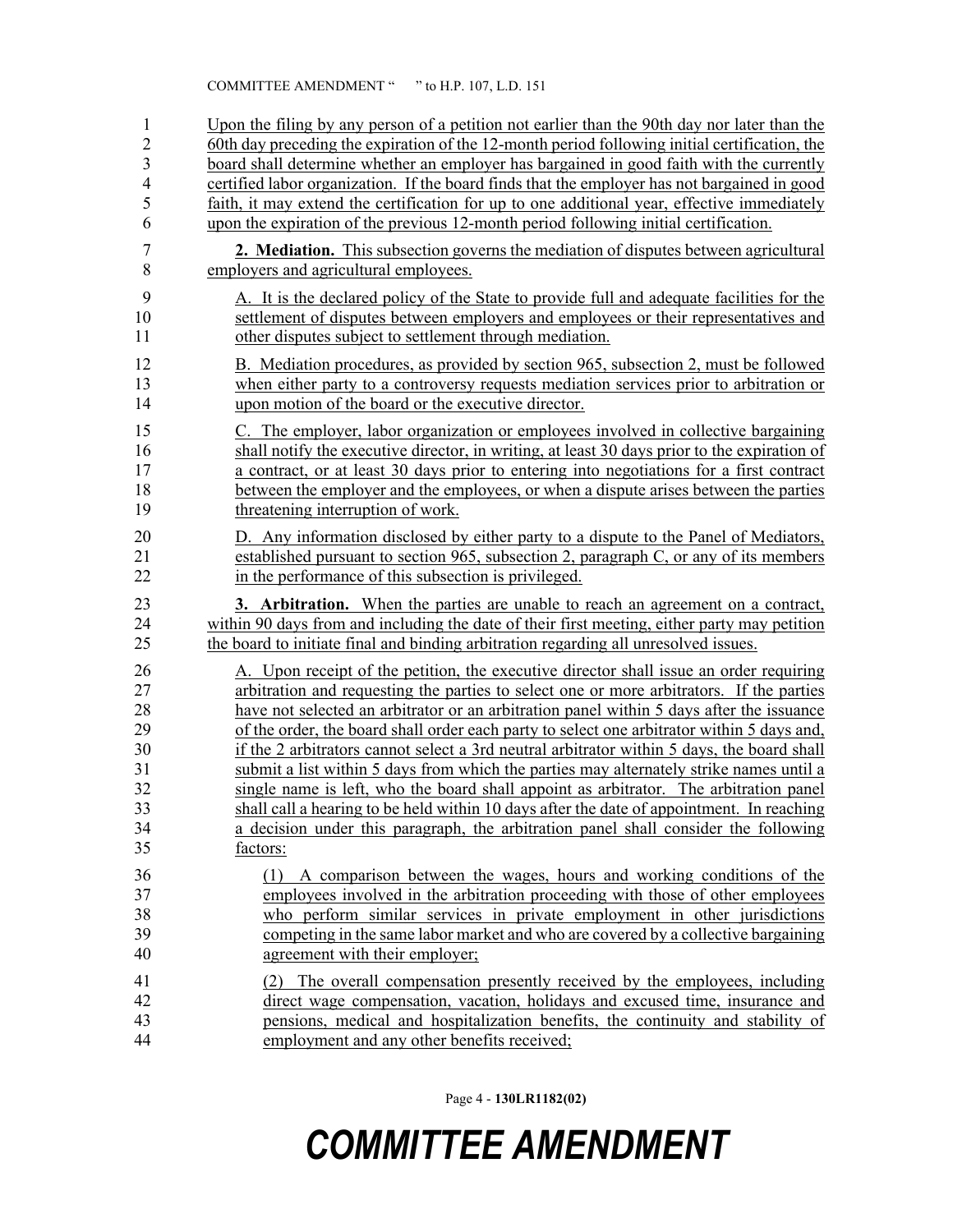| 1              | (3) The overall compensation presently received by the nonbargaining unit                    |
|----------------|----------------------------------------------------------------------------------------------|
| $\overline{2}$ | employees of the employer and the employer's overall financial condition,                    |
| 3              | including but not limited to sales, income and assets;                                       |
| $\overline{4}$ | $(4)$ Any other factors not included in subparagraphs $(1)$ to $(3)$ that are normally       |
| 5              | and traditionally taken into consideration in the determination of wages, hours and          |
| 6              | working conditions through voluntary collective bargaining, mediation-arbitration            |
| $\overline{7}$ | or otherwise between the parties, or in private employment, including the average            |
| 8              | Consumer Price Index; and                                                                    |
| 9              | (5) The need to establish fair and reasonable conditions in relation to job                  |
| 10             | qualifications and responsibilities and the goal of promoting stability in the labor         |
| 11             | force and farm labor relations.                                                              |
| 12             | B. The determination by the arbitration panel on all issues is final and binding on the      |
| 13             | parties.                                                                                     |
| 14             | C. A hearing held pursuant to this subsection must be informal and the rules of              |
| 15             | evidence for judicial proceedings are not binding. Any documentary evidence and              |
| 16             | other information determined to be relevant by the arbitration panel may be received         |
| 17             | in evidence. The arbitration panel may administer oaths and require by subpoenary            |
| 18             | attendance and testimony of witnesses and production of books, records and other             |
| 19             | evidence relating to the issues presented. The hearing must be concluded within 20           |
| 20             | days of the date of commencement.                                                            |
| 21             | D. The arbitration panel shall submit the panel's report to the parties and the board        |
| 22             | within 30 days after the conclusion of the hearing, unless that time limitation is           |
| 23             | extended by the executive director.                                                          |
| 24             | 4. Costs. The costs for the services of the mediator and of the neutral arbitrator           |
| 25             | including per diem expenses, actual and necessary travel and subsistence expenses and the    |
| 26             | costs of hiring the premises where any mediation or arbitration proceedings are conducted    |
| 27             | must be shared equally by the parties to the proceedings except that any party that          |
| 28             | intentionally and unreasonably prolongs the proceedings or causes excessive costs or         |
| 29             | expenses is responsible for excessive costs or expenses. All other costs are assumed by the  |
| 30             | party incurring them.                                                                        |
| 31             | 5. Arbitration administration. The cost for services rendered and expenses incurred          |
| 32             | by the State Board of Arbitration and Conciliation, as described in section 931, and any     |
| 33             | state cost allocation program charges are shared equally by the parties to the proceedings   |
| 34             | and must be deposited into a nonlapsing special fund administered by the board.              |
| 35             | Authorization for services rendered and expenditures incurred by members of the State        |
| 36             | Board of Arbitration and Conciliation is the responsibility of the executive director. All   |
| 37             | costs are paid from the special fund administered by the board. The executive director may   |
| 38             | estimate costs upon receipt of a request for services and collect the estimated costs before |
| 39             | providing the services. The executive director shall bill or reimburse the parties for any   |
| 40             | difference between the estimated costs that were collected and the actual costs of providing |
| 41             | the services. When one party has paid its share of the estimated cost of providing the       |
| 42             | services, the matter is scheduled for hearing. A party that has not paid the estimated or    |
| 43             | actual cost of providing services within 60 days of the date the invoice for those costs was |
| 44             | issued is, in the absence of good cause shown, liable for the amount of the invoice and a    |
| 45             | penalty of 25% of the amount of the invoice. Any penalty amount collected pursuant to        |

Page 5 - **130LR1182(02)**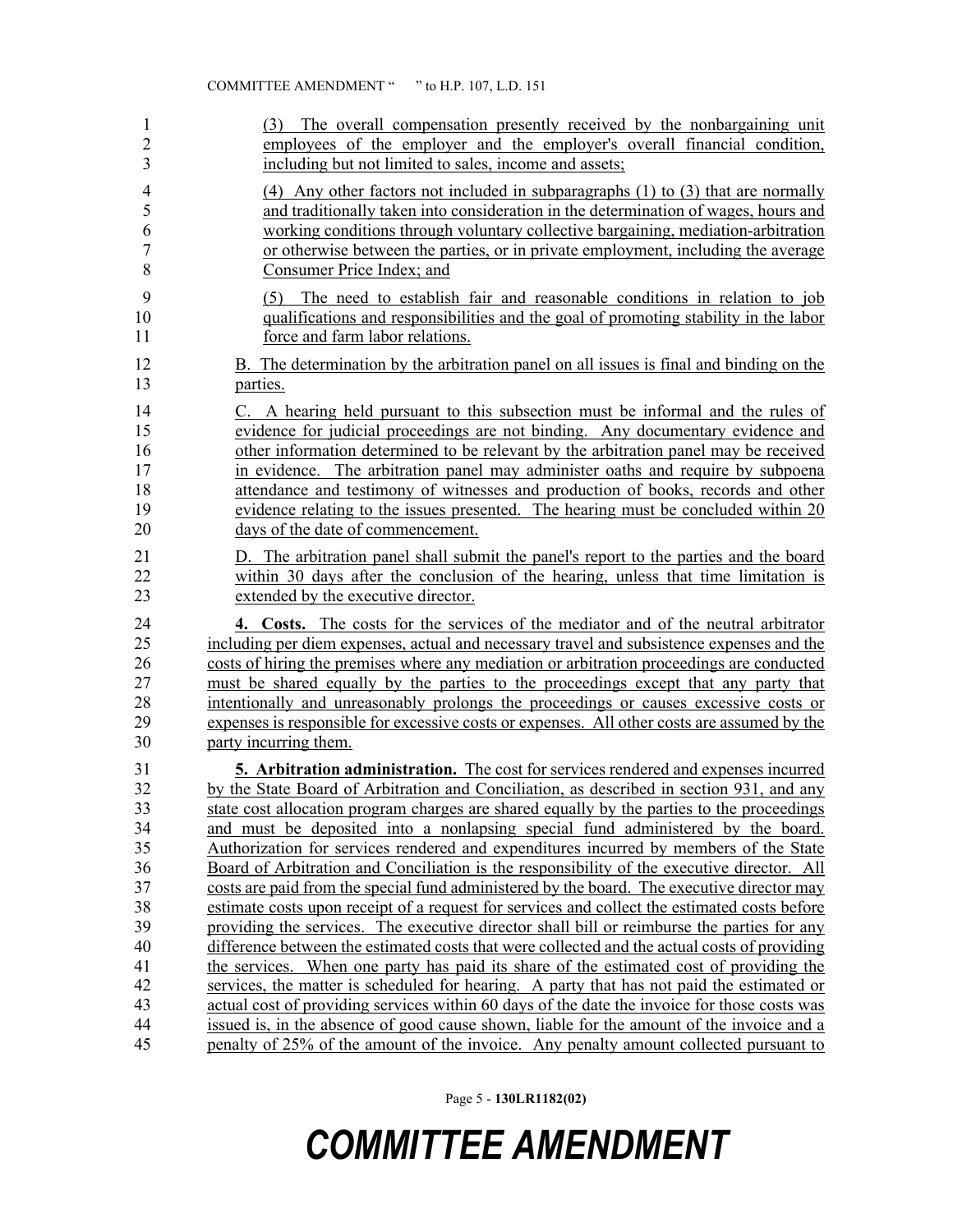46 this subsection remains in the special fund administered by the board. The executive director is authorized to collect any sums due and payable pursuant to this subsection 48 through civil action. In such an action, the court shall allow litigation costs, including court 49 costs and reasonable attorney's fees, to be deposited into the General Fund if the executive director is the prevailing party in the action. 1 2 3 4 5

- 6 **6. Termination and modification.** This subsection governs termination and 7 modification of collective bargaining contracts between agricultural employers and 8 agricultural employees.
- 9 A. When a collective bargaining contract is in effect covering agricultural employees, 10 a party to the contract may not terminate or modify the contract unless the party 11 desiring termination or modification:
- 12 (1) Serves written notice upon the other party to the contract of the proposed 13 termination or modification not less than 60 days before the expiration date of the 14 contract or, if the contract contains no expiration date, 60 days before the proposed 15 termination or modification time;
- 16 (2) Offers to meet and confer with the other party for the purpose of negotiating a 17 new contract or a contract containing the proposed modification;
- 18 (3) Notifies the board within 30 days after notice of existence of a dispute, as long 19 as no agreement has been reached by that time; and
- 20 (4) Continues in effect, without resorting to strike or lockout, all the terms and 21 conditions of the existing contract for a period of 60 days after the notice under 22 subparagraph (1) is given or until the expiration of the contract, whichever occurs 23 later.
- 24 B. The duties imposed upon agricultural employers and labor organizations by 25 paragraph A, subparagraphs (2) to (4) become inapplicable upon an intervening 26 certification of the board that the labor organization or individual that is a party to the 27 contract has been superseded as, or has ceased to be, the representative of the 28 employees, subject to sections 3706 and 3707, and the duties so imposed may not be 29 construed to require either party to discuss or agree to any modification of the terms 30 and conditions contained in a contract for a fixed period, if the modification is to 31 become effective before the terms and conditions can be renegotiated under the 32 provisions of the contract. Any agricultural employee who engages in a strike within 33 the 60-day period specified in this section is deemed to no longer meet the definition 34 of an agricultural employee under section 3702, subsection 1 of the agricultural 35 employer engaged in the particular labor dispute, for the purposes of sections 3704 and 36 3706 to 3709, but the change in definition for that employee terminates if and when 37 that employee is reemployed by the employer.

#### 38 **§3706. Bargaining unit; how determined**

39 **1. Unit determination.** If there is a dispute between the agricultural employer and an 40 employee or employees over the appropriateness of a bargaining unit for purposes of 41 collective bargaining or between the agricultural employer and an employee or employees 42 over whether a supervisory or other position is included in the bargaining unit, the 43 executive director or the executive director's designee shall conduct a proceeding to make 44 the determination, except that anyone excepted from the definition of "agricultural

Page 6 - **130LR1182(02)**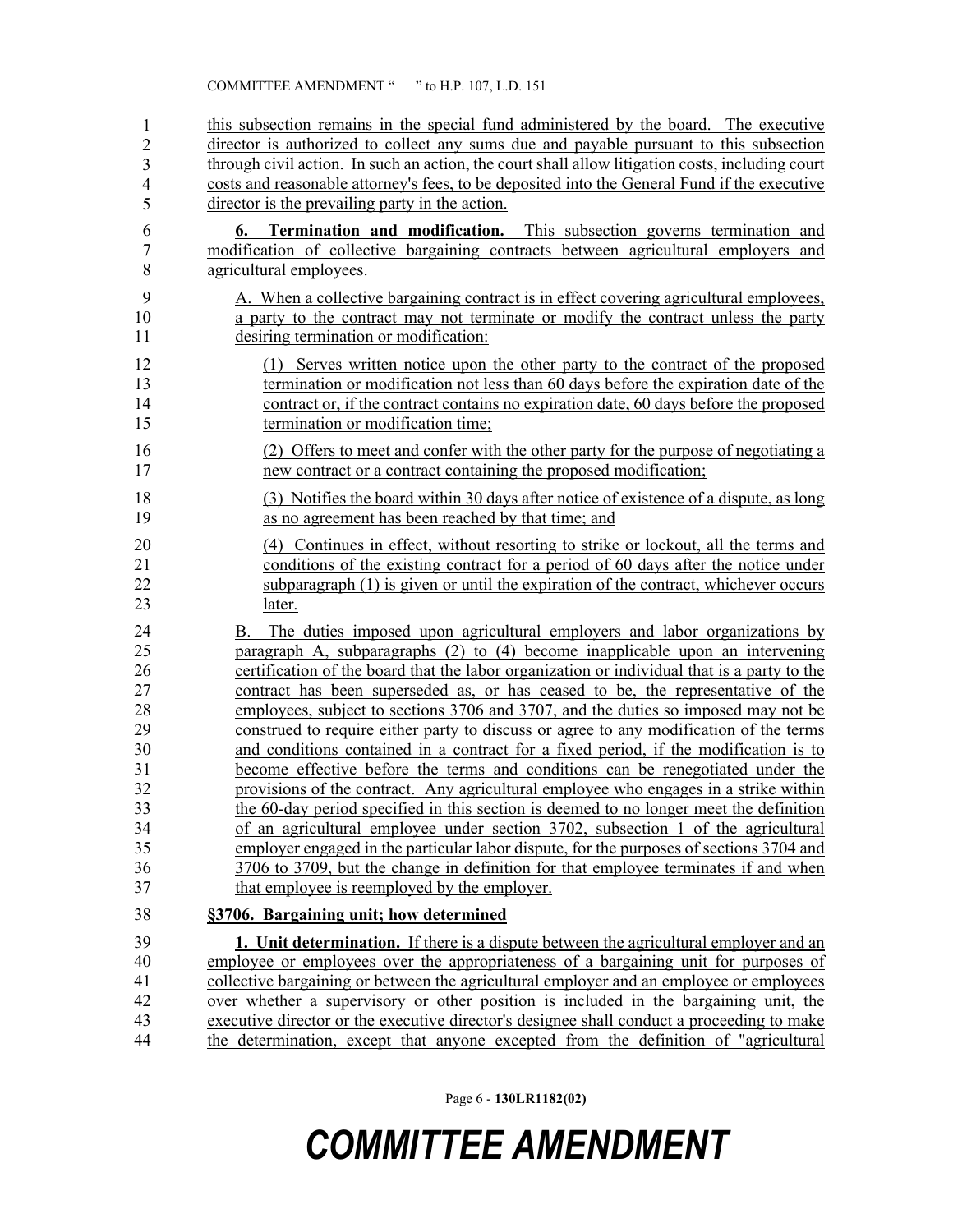employee" under section 3702, subsection 1 may not be included in a bargaining unit. The executive director or the executive director's designee conducting bargaining unit determination proceedings may administer oaths and require by subpoena the attendance and testimony of witnesses and the production of books, records and other evidence relative or pertinent to the issues represented. 1 2 3 4 5

6 **2. Determination of exclusion of supervisory position; criteria.** In determining, 7 pursuant to subsection 1, whether a supervisory position should be excluded from the 8 proposed bargaining unit, the executive director or the executive director's designee shall 9 consider, among other criteria, if the principal functions of the position are characterized 10 by performing management control duties such as scheduling, assigning, overseeing and 11 reviewing the work of subordinate employees or performing duties that are distinct and 12 dissimilar from those performed by the employees supervised or exercising judgment in 13 adjusting grievances, applying other established personnel policies and procedures and 14 enforcing a collective bargaining agreement or establishing or participating in the 15 establishment of performance standards for employees and taking corrective measures to 16 implement those standards.

17 **3. Determination of bargaining unit appropriateness.** In determining the 18 bargaining unit that is appropriate for purposes of collective bargaining, the executive 19 director or the executive director's designee shall ensure that employees have the fullest 20 freedom in exercising the rights guaranteed by this chapter, ensure a clear and identifiable 21 community of interest among employees and avoid excessive fragmentation among 22 bargaining units.

23 **4. Bargaining unit clarification.** If there is a certified or currently recognized 24 bargaining agent and the circumstances surrounding the formation of an existing bargaining 25 unit are alleged to have changed sufficiently to warrant modification in the composition of 26 that bargaining unit, the agricultural employer or any certified or recognized bargaining 27 agent may file with the executive director a petition for a unit clarification when the parties 28 are unable to agree on appropriate modifications and there is no question concerning 29 representation.

#### 30 **§3707. Determination of bargaining agent**

31 **1. Voluntary recognition.** An agricultural employee organization may file a request 32 with an agricultural employer alleging that a majority of the agricultural employees in an 33 appropriate bargaining unit wish to be represented for the purposes of collective bargaining 34 between the agricultural employer and the employees' organization. The request must 35 describe the grouping of jobs or positions that constitute the unit considered appropriate 36 and include a demonstration of majority support. The request for recognition must be 37 granted by the agricultural employer.

38 **2. Majority sign-up.** If a request by an agricultural employee organization for 39 recognition pursuant to subsection 1 is not granted by the agricultural employer, the 40 executive director or the executive director's designee shall examine the demonstration of 41 support. If the executive director or the executive director's designee finds that a majority 42 of the employees in a unit appropriate for bargaining have signed valid authorizations 43 designating the employees' organization specified in the petition as their bargaining 44 representative and that no other individual or labor organization is currently certified or 45 recognized as the exclusive representative of any of the employees in the unit, the board

Page 7 - **130LR1182(02)**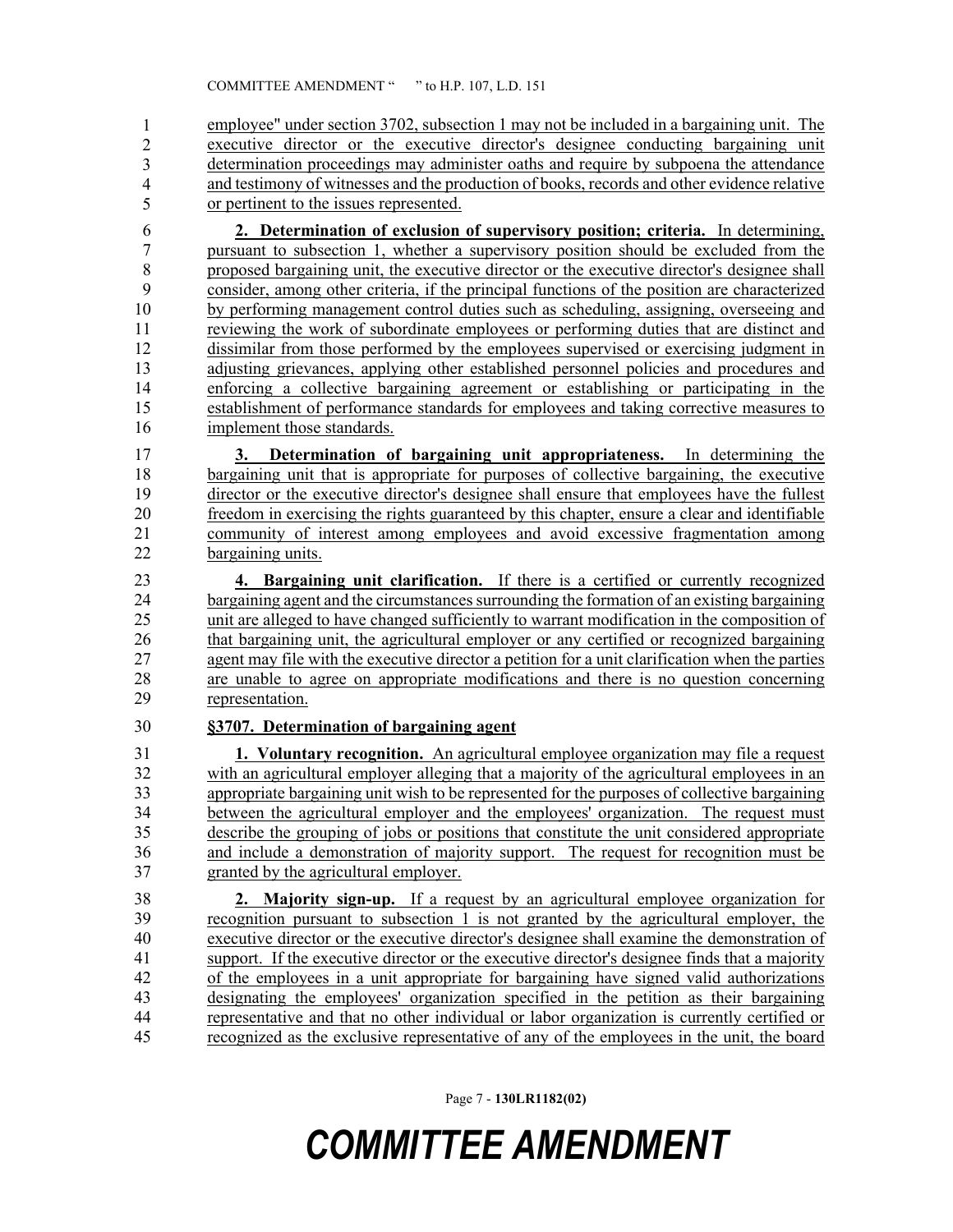may not direct an election but shall certify the employees' organization as the representative. However, if the majority status of the employees in the appropriate unit is 48 in question, the executive director or the executive director's designee shall call an election 49 to determine whether the organization represents a majority of the members in the bargaining unit. 6 **3. Elections.** The executive director, or the executive director's designee, pursuant to 1 2 3 4 5

7 subsection 2 or upon receiving a signed petition of at least 30% of a bargaining unit of 8 agricultural employees stating that they desire to be represented by an agricultural 9 employee organization, shall conduct a secret ballot election to determine whether the 10 organization represents a majority of the members in the bargaining unit.

- 11 A. The election may be conducted at suitable work locations or through the United 12 States mail and the procedures adopted and employed must ensure that neither the 13 employee organizations nor the management representatives involved in the election 14 have access to information that identifies a voter.
- 15 B. The ballot must contain the name of the employee organization and that of any 16 other employee organization showing written proof of at least 10% representation of 17 the agricultural employees within the unit, together with a choice for an agricultural 18 employee to designate that the employee does not desire to be represented by a 19 bargaining agent.
- 20 If more than one organization is on the ballot and none of the 3 or more choices receives 21 a majority vote of the agricultural employees voting, a run-off election must be held. 22 The run-off ballot must contain the 2 choices that received the largest and next largest 23 number of votes.
- 24 **4. Bargaining agent certified.** When an organization receives the majority of votes 25 of those voting, the executive director shall certify that organization as the bargaining 26 agent. The agricultural employer shall recognize the bargaining agent certified as 27 representing a bargaining unit as the exclusive bargaining agent for all of the employees in 28 the bargaining unit unless a decertification election by secret ballot is held and the 29 bargaining agent is declared by the executive director as not representing a majority of the 30 unit.
- 31 **5. Decertification.** When 30% of the employees in a certified bargaining unit petition 32 for a bargaining agent to be decertified, the procedures for conducting an election on the 33 question are the same as for representation as a bargaining agent set forth in this section.
- 34 **6. Questions concerning representation.** A question concerning representation may 35 not be raised within one year of a certification or attempted certification. When a valid 36 collective bargaining agreement is in effect, a question concerning unit or representation 37 may not be raised except during the period neither more than 90 days nor less than 60 days 38 prior to either the expiration date of the agreement or its anniversary date if the agreement 39 contains no expiration date. Matters of unit clarification may be raised at any time.
- 40 **7. Representation of employees within unit regardless of membership.** The 41 bargaining agent certified by the executive director as the exclusive bargaining agent is 42 required to represent all the agricultural employees within the unit without regard to 43 membership in the organization certified as bargaining agent. An agricultural employee at 44 any time may present the employee's grievance to the agricultural employer and have the

Page 8 - **130LR1182(02)**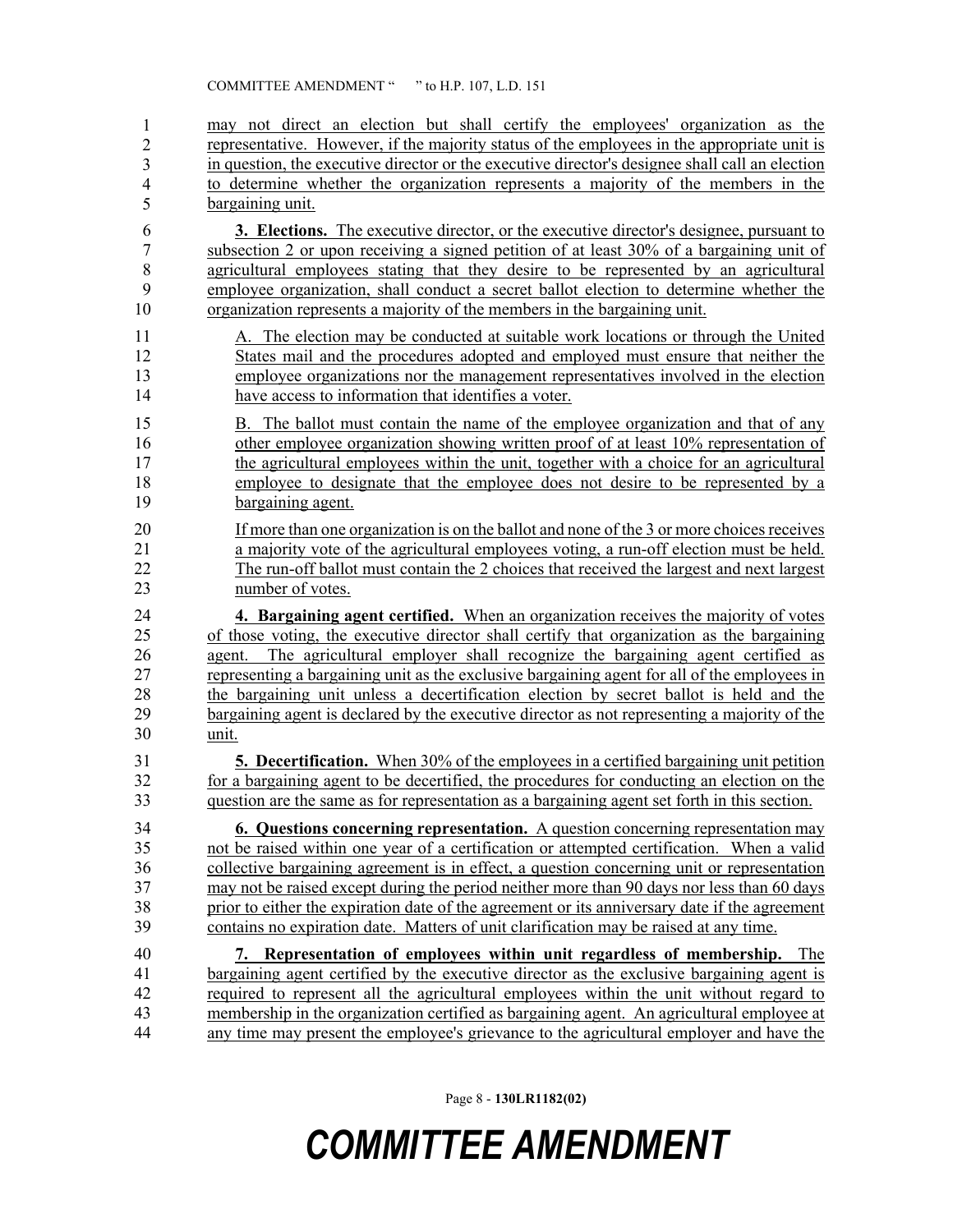45 grievance adjusted without the intervention of the bargaining agent if the adjustment is not inconsistent with the terms of a collective bargaining agreement then in effect and if the 47 bargaining agent's representative has been given reasonable opportunity to be present at any meeting of the parties called for the resolution of the grievance. 1 2 3 4

- 
- 5 **§3708. Maine Labor Relations Board; procedure and review**

6 **1. Proceedings subject to rules.** Proceedings conducted under this chapter are subject 7 to the rules and procedures of the board adopted under section 968, subsection 3.

8 **2. Review of representation proceedings.** Any person aggrieved by any ruling or 9 determination of the executive director under section 3706 or 3707 may appeal to the board, 10 within 15 days of the announcement of the ruling or determination, except that in the 11 instance of objections to the conduct of an election or challenged ballots the time period is 12 5 working days. Upon receipt of an appeal, the board shall within a reasonable time give 13 notice in writing 7 days in advance of the time and place of a hearing to the aggrieved party, 14 the labor organizations or the bargaining agent and the agricultural employer and the board 15 shall hold the hearing. The hearing must be in accordance with section 968. Decisions of 16 the board made pursuant to this subsection are subject to review by the Superior Court 17 under the Maine Rules of Civil Procedure, Rule 80C, in accordance with the standards 18 specified in section 1292, if the complaint is filed within 15 days of the date of issuance of 19 the decision. The complaint must be served upon the board and all parties to the board 20 proceedings by certified mail, return receipt requested.

#### 21 **§3709. Prevention of prohibited acts**

22 **1. Prevention of prohibited acts; board powers.** The board may prevent a person, 23 an agricultural employer, an agricultural employee, an agricultural employee organization 24 or a bargaining agent from engaging in a prohibited act under section 3704. This subsection 25 is not affected by any other means of adjustment or prevention that has been or may be 26 established by agreement, law or otherwise.

27 **2. Complaints.** An agricultural employer, an agricultural employee, an agricultural 28 employee organization or a bargaining agent that believes that a person, an agricultural 29 employer, an agricultural employee, an agricultural employee organization or a bargaining 30 agent has engaged in or is engaging in a prohibited practice may file a complaint with the 31 executive director stating the charges. The complaint may not be filed with the executive 32 director until the complaining party has served a copy of it upon the party named in the 33 complaint. Upon receipt of a complaint, the executive director or the executive director's 34 designee must review the charge to determine whether the facts as alleged constitute a 35 prohibited act. If it is determined that the facts do not, as a matter of law, constitute a 36 violation, the charge must be dismissed by the executive director, subject to review by the 37 board. If the executive director or the board determines that a formal hearing is necessary, 38 the executive director must serve upon the parties to the complaint a notice of the 39 prehearing conference and of the hearing before the board. The notice must include the 40 time and place of hearing for the prehearing conference or the hearing, as appropriate. A 41 hearing may not be held based upon an alleged prohibited practice occurring more than 6 42 months before the filing of the complaint with the executive director. The party named in 43 the complaint has the right to file a written answer to the complaint and to appear in person 44 or otherwise and give testimony at the place and time fixed for the hearing. Through the 45 discretion of the board, any other person or organization may be allowed to intervene in

Page 9 - **130LR1182(02)**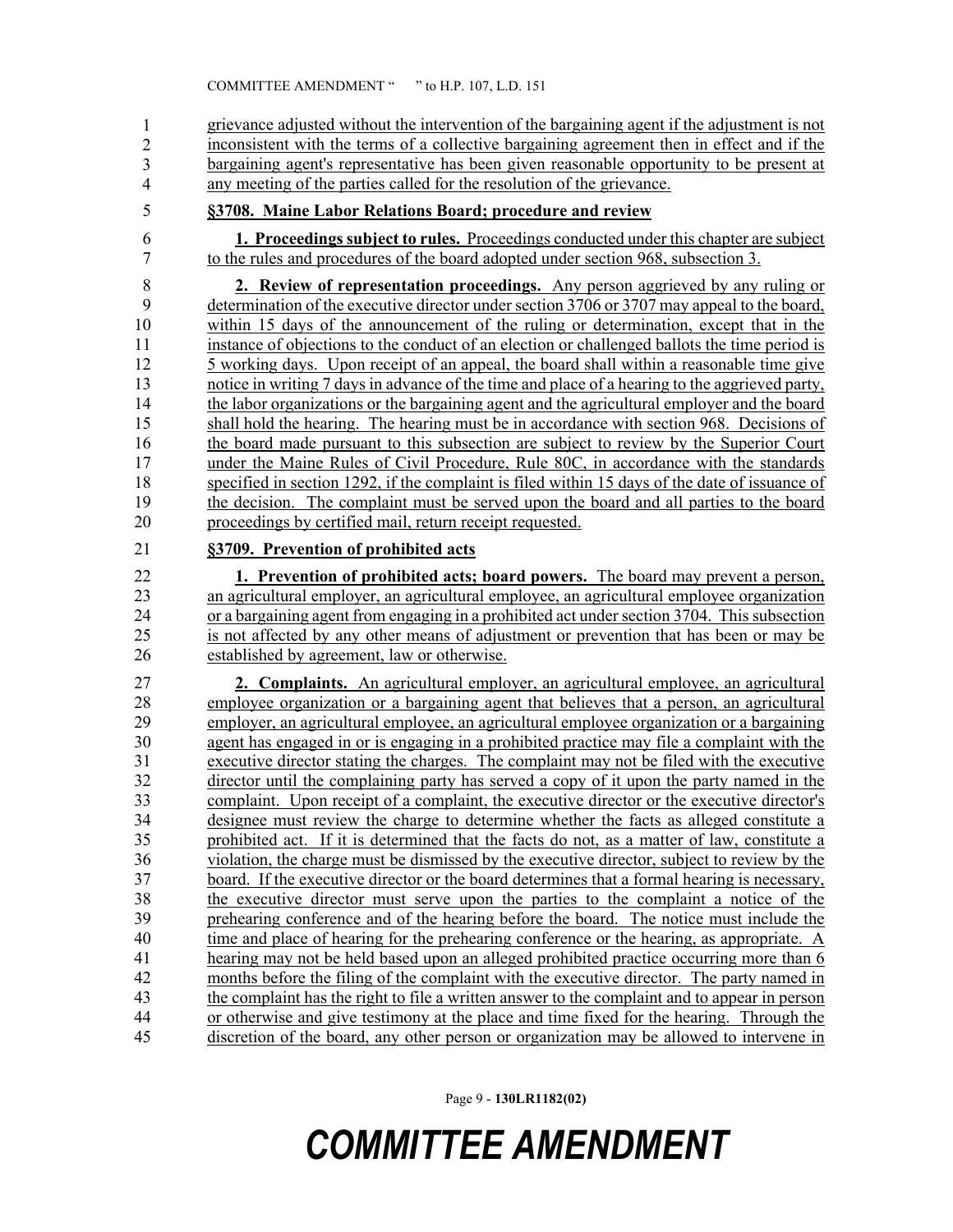the proceeding and to present testimony. This subsection does not restrict the right of the 47 board to require the executive director or the executive director's designee to hold a 48 prehearing conference on any prohibited practice complaint prior to the hearing before the 49 board and to take an action, including dismissal, to attempt to resolve disagreements 50 between the parties or to recommend an order to the board, when the executive director determines appropriate, subject to review by the board. 1 2 3 4 5 6

7 **3. Cease and desist order.** If after hearing and argument, upon a preponderance of 8 the evidence received, the board is of the opinion that a party named in the complaint has 9 engaged in or is engaging in a prohibited practice, the board shall state in writing its 10 findings of fact and the reasons for its conclusions and issue and cause to be served upon 11 that party an order requiring the party to cease and desist from the prohibited practice and 12 to take affirmative action, including reinstatement of employees with or without back pay, 13 and making employees whole, when the board considers relief appropriate, for the loss of 14 pay resulting from the employer's refusal to bargain and to provide other relief, including 15 payment of attorney's fees and costs. An order of the board may not require the 16 reinstatement of an individual as an employee who has been suspended or discharged or 17 the payment to the employee of any back pay if the individual was suspended or discharged 18 for cause.

19 **4. Dismissal of complaint.** If after hearing and argument, upon a preponderance of the evidence received, the board is not of the opinion that the party named in the complaint 20 the evidence received, the board is not of the opinion that the party named in the complaint 21 has engaged in or is engaging in any prohibited practice, the board shall state in writing its 22 findings of fact and the reasons for its conclusions and issue an order dismissing the 23 complaint.

24 **5. Enforcement action; scope of review; consolidation of actions.** If, after the 25 issuance of an order by the board requiring a party to cease and desist or to take any other 26 affirmative action, the party fails to comply with the order of the board, the party in whose 27 favor the order operates or the board may file a civil action in Superior Court to compel 28 compliance with the order of the board. Upon application of a party in interest or the board, 29 the court may grant temporary relief or a restraining order and may impose terms and 30 conditions as determined just and proper. The board's decision may not be stayed except 31 when it is clearly shown to the satisfaction of the court that substantial and irreparable 32 injury will be sustained or that there is a substantial risk of danger to the public health or 33 safety. In an action to compel compliance, the Superior Court may not review the action 34 of the board other than to determine whether the board has acted in excess of its jurisdiction. 35 If an action to review the decision of the board is pending at the time of the commencement 36 of an action for enforcement pursuant to this subsection or is filed later, the 2 actions must 37 be consolidated.

38 **6. Review.** Either party may seek a review by the Superior Court of a decision or 39 order of the board by filing a complaint in accordance with the Maine Rules of Civil 40 Procedure, Rule 80C, if the complaint is filed within 15 days of the date of issuance of the 41 decision. The complaint must be served upon the board and all parties to the board 42 proceeding by certified mail, return receipt requested. Upon the filing of the complaint, 43 the court shall schedule the hearing at the earliest possible time and notify all interested 44 parties and the board. Pending review and upon application of an interested party, the court 45 may grant temporary relief or a restraining order and impose terms and conditions that the 46 court determines just and proper, except that the board's decision or order is not stayed

Page 10 - **130LR1182(02)**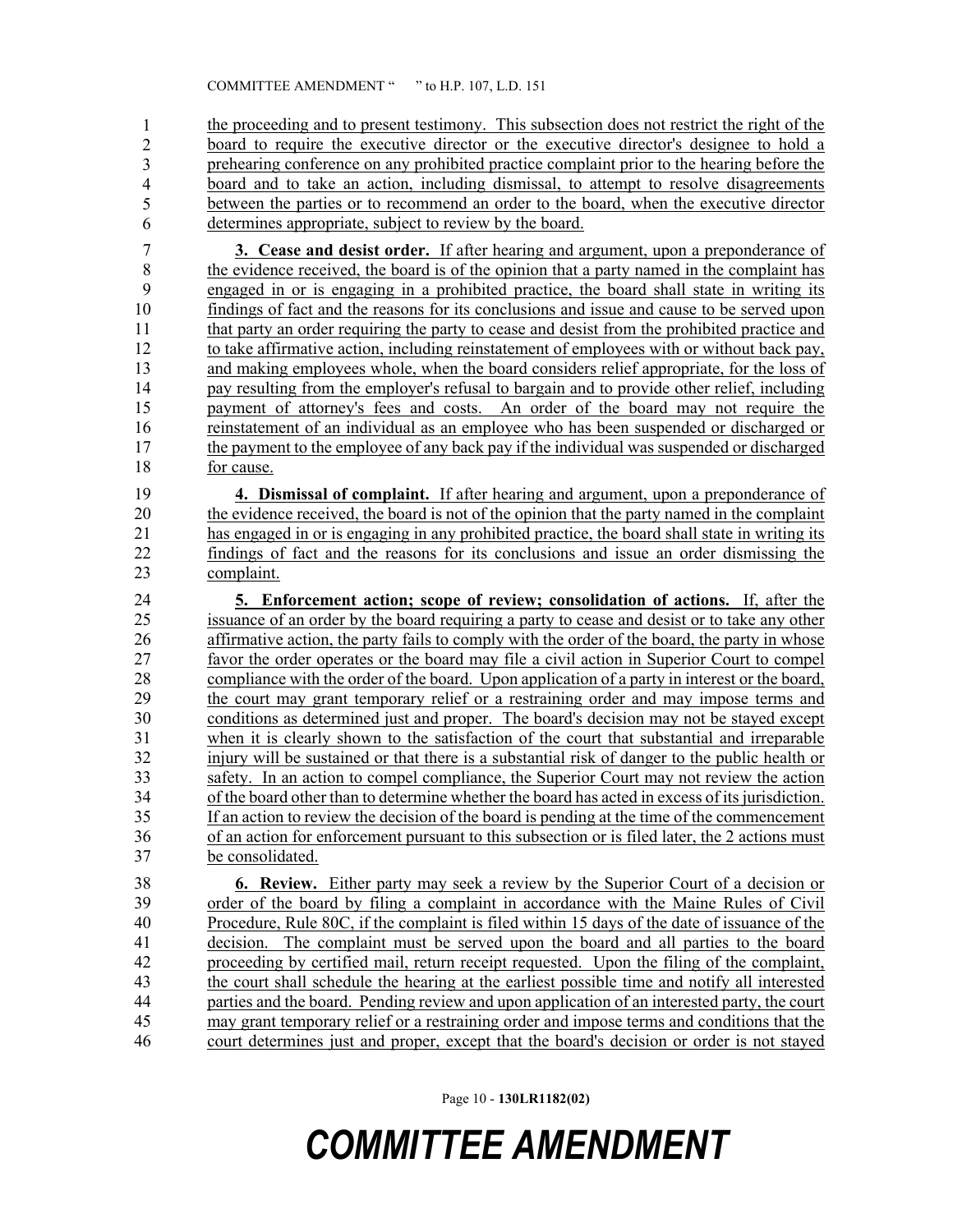47 unless it is clearly shown to the satisfaction of the court that substantial and irreparable injury will be sustained or that there is a substantial risk of danger to the public health or safety. The executive director shall immediately file in the court the record in the 50 proceeding certified by the executive director or a member of the board. The record must include all documents filed in the proceeding and the transcript, if any. A hearing must be held not less than 7 days after notice, and after the hearing the court may enforce, modify, 53 enforce as modified or set aside in whole or in part the decision or order of the board, except 54 that the findings of the board on questions of fact are final unless shown to be clearly erroneous. An appeal to the Law Court must be the same as an appeal from an interlocutory order under section 6. 1 2 3 4 5 6 7 8 9 10

11 **7. Privileges seeking injunctive relief.** In a judicial proceeding authorized by this 12 section in which injunctive relief is sought, sections 5 and 6 apply, except that neither an 13 allegation nor proof of unavoidable substantial and irreparable injury to the complainant's 14 property is required to obtain a temporary restraining order or injunction.

#### 15 **§3710. Hearings**

16 **1. Hearings; rules of evidence; evidence.** Hearings conducted by the board must be 17 informal and the rules of evidence prevailing in judicial proceedings are not binding. Any 18 documentary evidence and other evidence determined to be relevant by the board may be 19 received.

20 **2. Subpoenas; evidence; witness fees.** The chair of the board may administer oaths 21 and require by subpoena the attendance and testimony of witnesses and the presentation of 22 books, records and other evidence relative or pertinent to the issues presented to the board 23 for determination. Witnesses subpoenaed by the board are allowed the same fees paid to 24 witnesses in the Superior Court. These fees, together with all necessary expenses of the 25 board, must be paid by the Treasurer of State on warrants drawn by the State Controller.

#### 26 **§3711. Binding contract arbitration**

27 A collective bargaining agreement between an agricultural employer and a bargaining 28 agent may provide for binding arbitration as the final step of a grievance procedure. An 29 arbitrator with the power to make binding decisions pursuant to any such provision has no 30 authority to add to, subtract from or modify the collective bargaining agreement.

#### 31 **§3712. Suits by and against unincorporated employee organizations**

32 In any judicial proceeding brought under this chapter or to enforce the rights guaranteed 33 by this chapter, an unincorporated employee organization may sue or be sued in the name 34 by which it is known.

#### 35 **§3713. Review**

36 Either party may seek a review of a binding determination by an arbitration panel or 37 arbitrator pursuant to the Uniform Arbitration Act.

#### 38 **§3714. Federal precedents**

39 The board must consult precedents under the federal National Labor Relations Act, as 40 amended, as appropriate.'

41 Amend the bill by relettering or renumbering any nonconsecutive Part letter or section 42 number to read consecutively.

Page 11 - **130LR1182(02)**